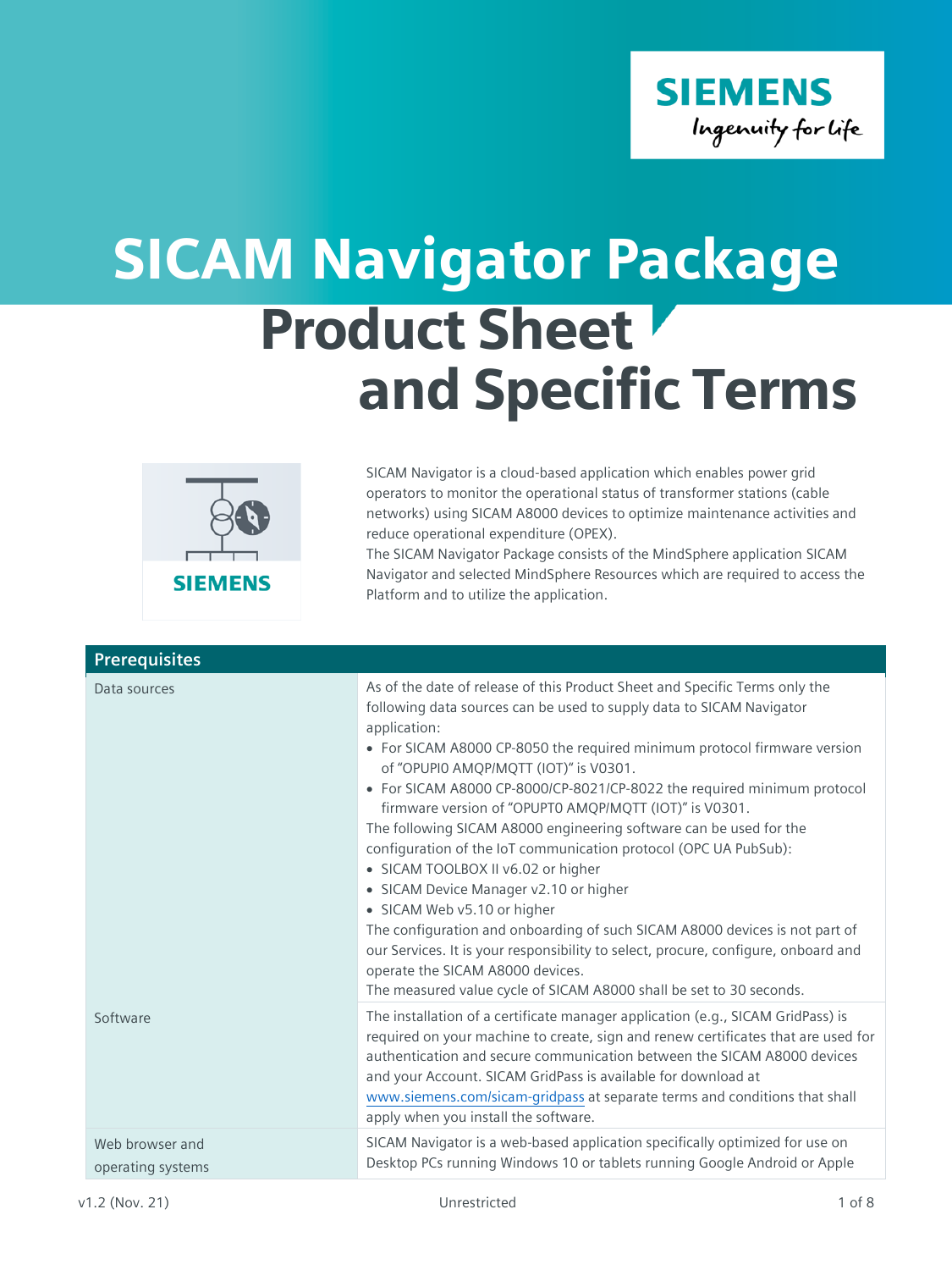|                     | iPadOS operating systems. The recommended screen resolution is 1920x1080px<br>or higher. The application requires at least a recent version of Android or iPadOS<br>and a recent version of Google Chrome or Apple Safari.                                                                                                                                                                                                                                  |
|---------------------|-------------------------------------------------------------------------------------------------------------------------------------------------------------------------------------------------------------------------------------------------------------------------------------------------------------------------------------------------------------------------------------------------------------------------------------------------------------|
| Internet connection | A secure, firewalled Internet connection between your process LAN and the<br>MindSphere MQTT Broker is required. The firewall must allow outgoing TCP-<br>connections to port 8883. If your Internet router does not act as a DNS proxy or<br>a DNS server, additionally the firewall must allow outgoing UDP connections to<br>port 53.<br>The bandwidth of your Internet connection will determine your experience of<br>the performance of the Services. |

| <b>Description of SICAM Navigator application</b> |                                                                                                                                                                                                                                                                                                                                                                                                                                                                                                                                                                |
|---------------------------------------------------|----------------------------------------------------------------------------------------------------------------------------------------------------------------------------------------------------------------------------------------------------------------------------------------------------------------------------------------------------------------------------------------------------------------------------------------------------------------------------------------------------------------------------------------------------------------|
| Map                                               | Shows all digitalized transformer stations in a map view with the corresponding<br>station status indicated by accordingly colored station icon. Additionally, latest<br>unacknowledged alarms are shown in a list.<br>The User can select an alarm from the list and the map will zoom to all stations<br>belonging to that alarm.<br>Additionally, non-digitalized stations can also be added to the map as "incoming<br>feeder" or "normal station". The User can configure the power grid topology by<br>connecting the stations to each other in the map. |
| Events                                            | Shows a list of events for the selected station.                                                                                                                                                                                                                                                                                                                                                                                                                                                                                                               |
| Single-line diagram                               | Shows an abstract single line chart of 2-feeder (RRT) or 3-feeder (RRRT)<br>transformer stations with recent measurements on medium and low voltage<br>side. Additionally, the position and state of all switches and fuses are shown in<br>the single line chart.                                                                                                                                                                                                                                                                                             |
| Measurements                                      | Shows the User selected measurement data of the connected SICAM A8000<br>devices in a timeline diagram. Measurement data from different SICAM A8000<br>devices can be displayed in the same diagram for comparison. The displayed<br>time range can be selected.                                                                                                                                                                                                                                                                                               |
| Load profile                                      | Shows the User the load profile of a selected branch in a heatmap, load profile<br>and timeline diagram. The displayed time range can be selected.                                                                                                                                                                                                                                                                                                                                                                                                             |
| E-mail notifications                              | The User can register an e-mail address for receiving e-mail notifications in case<br>of an alarm. This e-mail includes:<br>• The name and the location of the station,<br>• The name of the alarm,<br>• A link to the station in Google Maps,<br>A link to the SICAM Navigator application.                                                                                                                                                                                                                                                                   |
| <b>SMS</b> notifications                          | The User can register a phone number for receiving SMS notifications in case of<br>an event. This SMS includes:<br>• The time stamp of the event,<br>• The name of the station,<br>• The name of the alarm,<br>• A link to the SICAM Navigator application.                                                                                                                                                                                                                                                                                                    |
| Application permissions                           | SICAM Navigator application is operated in data centers in the Area European<br>Union and processes the following data:<br>• Time series data which includes the variables received from an asset within<br>defined continuous time cycles.<br>• Asset configuration data which describes the asset (e.g. asset name, location).<br>• Event data which includes the variables received from an asset.                                                                                                                                                          |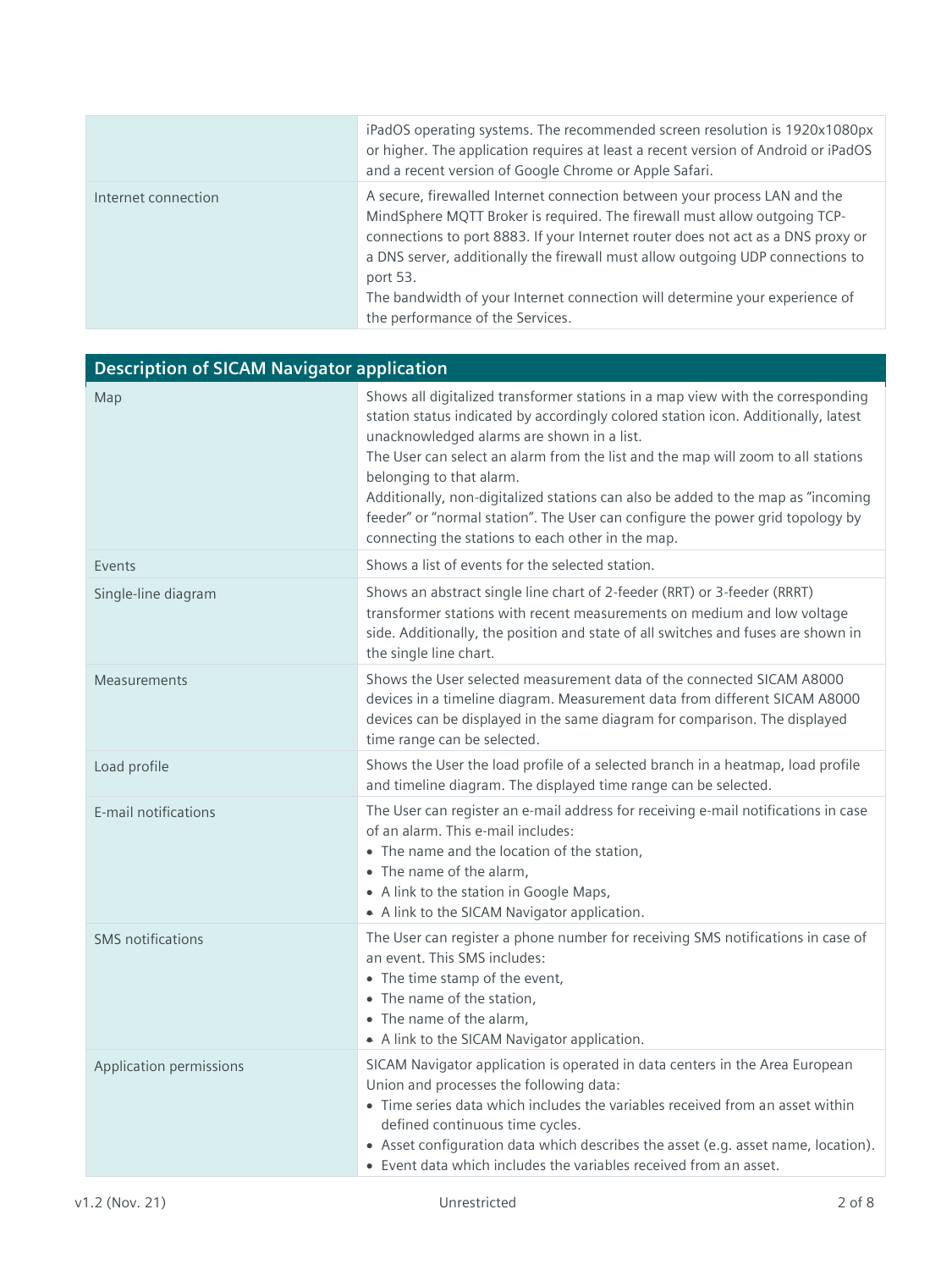## **Description of MindSphere Resources**

The following MindSphere resources ("MindSphere Resources") are included in the SICAM Navigator Package.

| <b>Base Tenant</b> | The Base Tenant provides you with a dedicated Account (also referred to as<br>"Tenant") on MindSphere. It enables you to login to your Account via the<br>respective URL provided by us and is required for use of the application and<br>MindSphere Resources.<br>Base Tenant includes 1 Admin User and provides you with the following<br>administration tools available on the MindSphere Launchpad:<br>• Usage Transparency: provides information regarding your consumption of<br>MindSphere Resources.<br>• Settings: allow managing Users, permissions, rights, roles, groups,<br>Collaborations, subtenants and tenant provider information. For every User,<br>an individual login is required. Users are also permitted to access and utilize<br>the user management for the purpose of receiving a service from you.<br>However, a user that receives a service from you shall not be granted with<br>administration rights, except for administration rights that are offered by the<br>user management of a subtenant.<br>• Asset Manager: use Asset Manager to onboard & offboard agents to your<br>Account; configure assets, asset types and aspect types; manage the Sharing<br>of assets under a Collaboration between Accounts using Cross-Tenancy. The<br>User that is entitled to administrate the Asset Manager may permit users of a<br>subtenant who receive a service from you to directly access the Asset Manager<br>in relation to the respective subtenant.<br>• Upgrade: use Upgrade to order available upgrades to your subscribed and<br>additionally available MindSphere Resources (e.g. increase Users or agents);<br>get an overview of your requested and completed upgrades; manage pending<br>upgrade requests (authorized Users only). |
|--------------------|--------------------------------------------------------------------------------------------------------------------------------------------------------------------------------------------------------------------------------------------------------------------------------------------------------------------------------------------------------------------------------------------------------------------------------------------------------------------------------------------------------------------------------------------------------------------------------------------------------------------------------------------------------------------------------------------------------------------------------------------------------------------------------------------------------------------------------------------------------------------------------------------------------------------------------------------------------------------------------------------------------------------------------------------------------------------------------------------------------------------------------------------------------------------------------------------------------------------------------------------------------------------------------------------------------------------------------------------------------------------------------------------------------------------------------------------------------------------------------------------------------------------------------------------------------------------------------------------------------------------------------------------------------------------------------------------------------------------------------------------------------------------------------|
| User               | It allows a defined number of Users to access your Account and use the<br>application.                                                                                                                                                                                                                                                                                                                                                                                                                                                                                                                                                                                                                                                                                                                                                                                                                                                                                                                                                                                                                                                                                                                                                                                                                                                                                                                                                                                                                                                                                                                                                                                                                                                                                         |
| Agent              | An agent is a software as part of a hardware device (e.g. SICAM A8000) or in the<br>form of an application provided by Siemens or a Third Party which you connect<br>to your Account and which can ingest data into your Account and send data to<br>one or more asset instances.                                                                                                                                                                                                                                                                                                                                                                                                                                                                                                                                                                                                                                                                                                                                                                                                                                                                                                                                                                                                                                                                                                                                                                                                                                                                                                                                                                                                                                                                                              |
| Asset Type         | Asset type describes the type of an asset (e.g. a measured value measured by a<br>SICAM A8000) including one or several attributes. An asset type is a template<br>that describes the attributes of a homogenous group of physical or logical<br>assets, which is used for asset modeling.                                                                                                                                                                                                                                                                                                                                                                                                                                                                                                                                                                                                                                                                                                                                                                                                                                                                                                                                                                                                                                                                                                                                                                                                                                                                                                                                                                                                                                                                                     |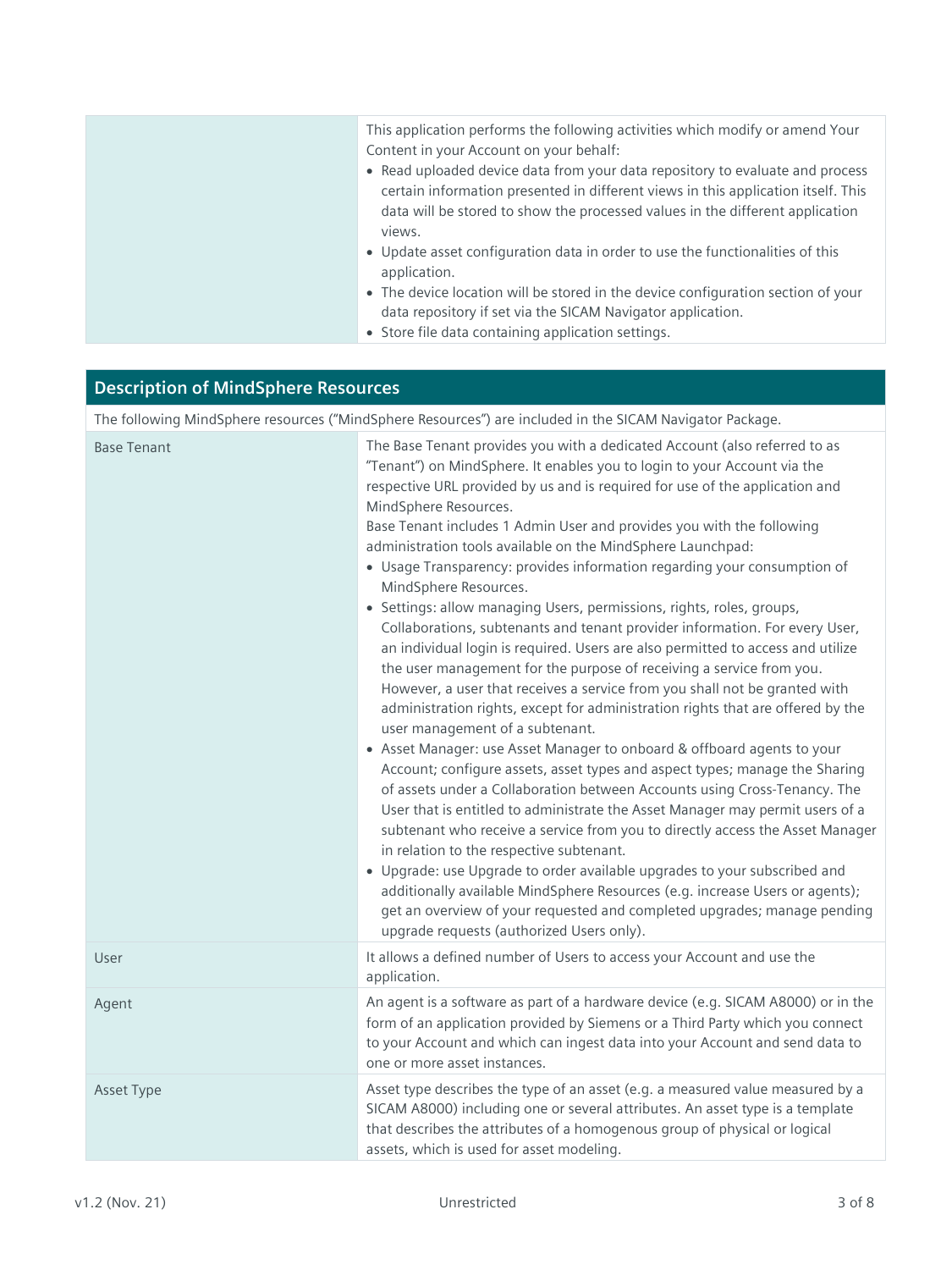|                              | An asset type is a grouping of assets with common characteristics that<br>distinguish those assets as a group or class.                                                                                                                                                                                                                                                                                                                                                                                                                                                                                                                                                                                                                                                                                                                                                                                                                                                                                                   |
|------------------------------|---------------------------------------------------------------------------------------------------------------------------------------------------------------------------------------------------------------------------------------------------------------------------------------------------------------------------------------------------------------------------------------------------------------------------------------------------------------------------------------------------------------------------------------------------------------------------------------------------------------------------------------------------------------------------------------------------------------------------------------------------------------------------------------------------------------------------------------------------------------------------------------------------------------------------------------------------------------------------------------------------------------------------|
| Asset Instance               | Asset instance reflects a physical and/or logical device within your Account, e.g.<br>a specific silo within a plant would be an asset instance. Each instance belongs<br>to an asset type (e.g. a measured value measured by a SICAM A8000).                                                                                                                                                                                                                                                                                                                                                                                                                                                                                                                                                                                                                                                                                                                                                                             |
| Time Series Data Ingest Rate | Time series data ingest rate represents the rate at which the sensor data is<br>ingested into the Platform (e.g. measured values from a SICAM A8000). Data<br>ingest is based on number of assets, number of variables per asset, size per<br>variable including overhead, read cycle interval and sending frequency. This<br>depends on the size of the requests containing time series sent from the<br>customer to the Platform. Time series data ingest rate is restricted to a maximum<br>of 100 KB/s per asset.                                                                                                                                                                                                                                                                                                                                                                                                                                                                                                     |
| Time Series Data Storage     | Time series data storage represents the total volume of time series data (e.g.<br>measured values from a SICAM A8000) ingested and stored in the Platform for<br>an Account.                                                                                                                                                                                                                                                                                                                                                                                                                                                                                                                                                                                                                                                                                                                                                                                                                                              |
| Notification                 | Sending SMS and/or e-mail leverages the MindSphere Notification Service. The<br>terms and conditions set out in the MindSphere Supplemental Terms for<br>Notification Service available on www.mindsphere.io/terms also apply to your<br>use of notifications. With respect to SMS notification the number of notifications<br>added to the Package determines how many SMS notifications you can trigger in<br>total each month.                                                                                                                                                                                                                                                                                                                                                                                                                                                                                                                                                                                         |
| Subtenants                   | A subtenant is a certain limited resource of a tenant and represents a subpart of<br>your own real-world organization or the real-world organization of a third party<br>that receives a service from you. It is also used to assign applications and access<br>to applications.<br>Subtenants can be ordered by activating the SICAM Navigator Package<br>Subtenant Upgrade within SICAM Navigator application and can be used by you<br>to provide your customers with the SICAM Navigator as part of OEM Services as<br>described in the Specific Terms for MindAccess IoT Value Plan available on<br>www.mindsphere.io/terms. If you provide your customers with OEM Services,<br>the Specific Terms for MindAccess IoT Value Plan available on<br>www.mindsphere.io/terms shall apply accordingly as if you had subscribed to a<br>MindAccess IoT Value Plan. In particular, your customer contract must, at a<br>minimum, contain the full substance of the Minimum Terms (including the<br>Acceptable Use Policy). |

| <b>SICAM Navigator Package Overview</b>           |                                                                                                                       |
|---------------------------------------------------|-----------------------------------------------------------------------------------------------------------------------|
| <b>Base subscription</b>                          | <b>SICAM Navigator Package Starter</b>                                                                                |
| to the Platform with a maximum of 50 Data Points. | The MindSphere Resources included in the SICAM Navigator Package Starter are suitable to connect 1 SICAM A8000 device |
| <b>SICAM Navigator application</b>                |                                                                                                                       |
| Base Tenant <sup>1</sup>                          | ✓                                                                                                                     |
| <b>Users</b>                                      | 5                                                                                                                     |
| Agents                                            | 1                                                                                                                     |
| <b>Asset Types</b>                                | 7                                                                                                                     |
| Asset Instances                                   | 58                                                                                                                    |
| Time Series Data Ingest Rate                      | 0.09 KB/s                                                                                                             |
| $v1.2$ (Nov. 21)                                  | Unrestricted<br>$4$ of $8$                                                                                            |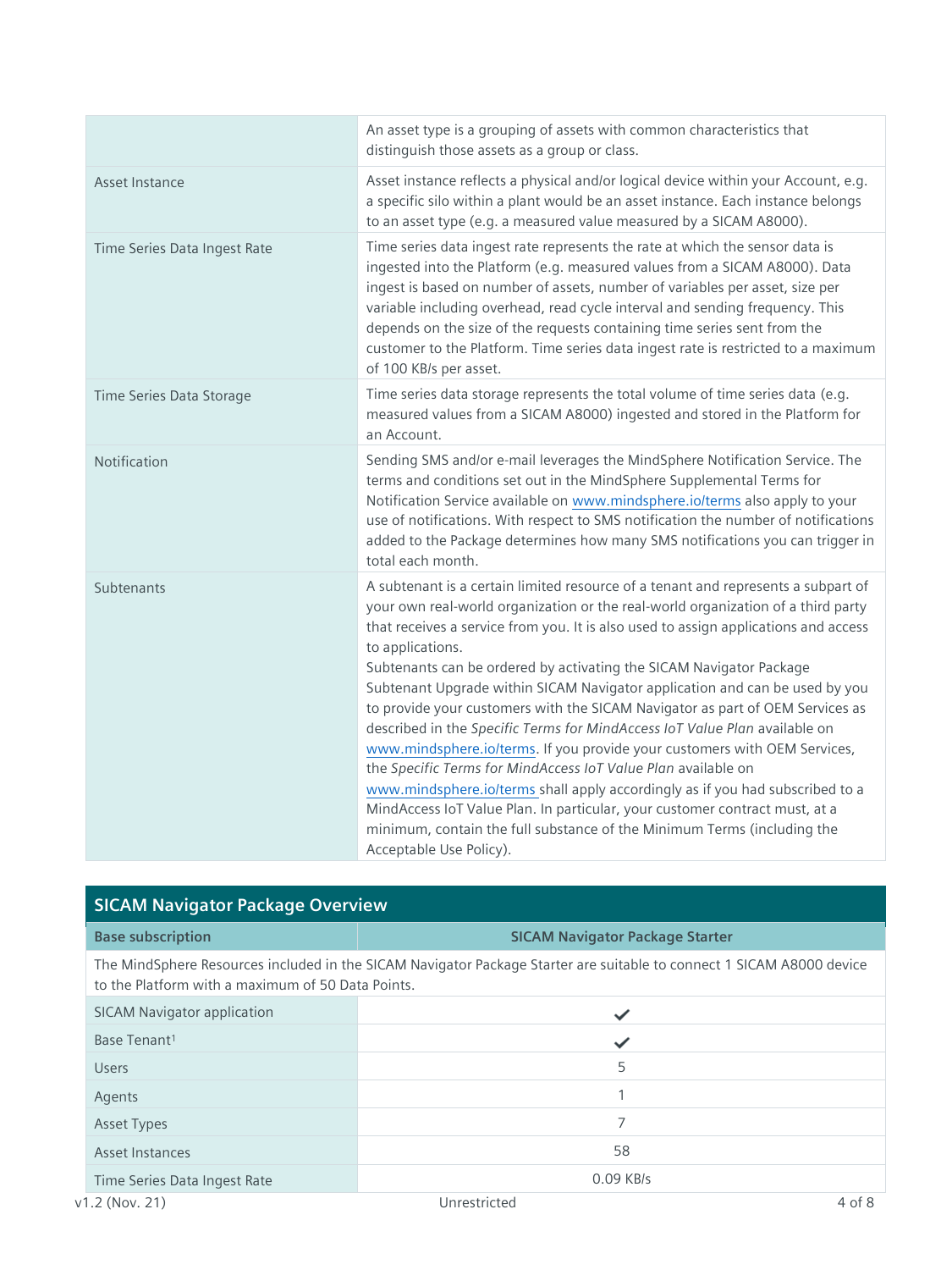| Time Series Data Storage                                                                                                                                                                                                                                                                                                                                                                                                                                                                                                                                                                                                                                                                                                                                                                                                                                                                                                                                                                                                                             | $0.5$ GB                                                                 |  |
|------------------------------------------------------------------------------------------------------------------------------------------------------------------------------------------------------------------------------------------------------------------------------------------------------------------------------------------------------------------------------------------------------------------------------------------------------------------------------------------------------------------------------------------------------------------------------------------------------------------------------------------------------------------------------------------------------------------------------------------------------------------------------------------------------------------------------------------------------------------------------------------------------------------------------------------------------------------------------------------------------------------------------------------------------|--------------------------------------------------------------------------|--|
| Notifications per month                                                                                                                                                                                                                                                                                                                                                                                                                                                                                                                                                                                                                                                                                                                                                                                                                                                                                                                                                                                                                              | 0 SMS notifications                                                      |  |
| <b>MindSphere Resources upgrade</b><br>(optional)                                                                                                                                                                                                                                                                                                                                                                                                                                                                                                                                                                                                                                                                                                                                                                                                                                                                                                                                                                                                    | <b>SICAM Navigator Package Station Upgrade</b>                           |  |
| Fee                                                                                                                                                                                                                                                                                                                                                                                                                                                                                                                                                                                                                                                                                                                                                                                                                                                                                                                                                                                                                                                  | 14 € <sup>2</sup> /month                                                 |  |
| The SICAM Navigator Package Station Upgrade contains the following additional MindSphere Resources and is suitable to<br>connect 1 additional SICAM A8000 device to the Platform with a maximum of 50 Data Points. This upgrade can only be<br>activated within the SICAM Navigator application.                                                                                                                                                                                                                                                                                                                                                                                                                                                                                                                                                                                                                                                                                                                                                     |                                                                          |  |
| Agents                                                                                                                                                                                                                                                                                                                                                                                                                                                                                                                                                                                                                                                                                                                                                                                                                                                                                                                                                                                                                                               | 1 additional Agent                                                       |  |
| <b>Asset Instances</b>                                                                                                                                                                                                                                                                                                                                                                                                                                                                                                                                                                                                                                                                                                                                                                                                                                                                                                                                                                                                                               | 58 additional Asset Instances                                            |  |
| Time Series Data Ingest Rate                                                                                                                                                                                                                                                                                                                                                                                                                                                                                                                                                                                                                                                                                                                                                                                                                                                                                                                                                                                                                         | 0.09 KB/s additional Time Series Data Ingest Rate                        |  |
| Time Series Data Storage                                                                                                                                                                                                                                                                                                                                                                                                                                                                                                                                                                                                                                                                                                                                                                                                                                                                                                                                                                                                                             | 0.5 GB additional Time Series Data Storage                               |  |
| <b>MindSphere Resources upgrade</b><br>(optional)                                                                                                                                                                                                                                                                                                                                                                                                                                                                                                                                                                                                                                                                                                                                                                                                                                                                                                                                                                                                    | <b>SICAM Navigator Package Data Points Upgrade</b>                       |  |
| Fee                                                                                                                                                                                                                                                                                                                                                                                                                                                                                                                                                                                                                                                                                                                                                                                                                                                                                                                                                                                                                                                  | 9 € <sup>2</sup> /month                                                  |  |
| The SICAM Navigator Package Data Points Upgrade contains the following additional MindSphere Resources and is suitable<br>to send 50 additional Data Points for any SICAM A8000 device. This upgrade can only be activated within the SICAM<br>Navigator application.                                                                                                                                                                                                                                                                                                                                                                                                                                                                                                                                                                                                                                                                                                                                                                                |                                                                          |  |
| <b>Asset Instances</b>                                                                                                                                                                                                                                                                                                                                                                                                                                                                                                                                                                                                                                                                                                                                                                                                                                                                                                                                                                                                                               | 55 additional Asset Instances                                            |  |
| Time Series Data Ingest Rate                                                                                                                                                                                                                                                                                                                                                                                                                                                                                                                                                                                                                                                                                                                                                                                                                                                                                                                                                                                                                         | 0.09 KB/s additional Time Series Data Ingest Rate                        |  |
| Time Series Data Storage                                                                                                                                                                                                                                                                                                                                                                                                                                                                                                                                                                                                                                                                                                                                                                                                                                                                                                                                                                                                                             | 0.5 GB additional Time Series Data Storage                               |  |
| <b>MindSphere Resources upgrade</b><br>(optional)                                                                                                                                                                                                                                                                                                                                                                                                                                                                                                                                                                                                                                                                                                                                                                                                                                                                                                                                                                                                    | <b>SICAM Navigator Package Notifications Upgrade</b>                     |  |
| Fee                                                                                                                                                                                                                                                                                                                                                                                                                                                                                                                                                                                                                                                                                                                                                                                                                                                                                                                                                                                                                                                  | 1 € <sup>2</sup> /month                                                  |  |
| The SICAM Navigator Package Notifications Upgrade contains the following (additional) MindSphere Resources and is<br>suitable to send 50 (additional) SMS Notifications. This upgrade can only be activated within the SICAM Navigator<br>application.                                                                                                                                                                                                                                                                                                                                                                                                                                                                                                                                                                                                                                                                                                                                                                                               |                                                                          |  |
| Notifications per month                                                                                                                                                                                                                                                                                                                                                                                                                                                                                                                                                                                                                                                                                                                                                                                                                                                                                                                                                                                                                              | 50 additional SMS notifications (corresponds to 25 Notification Modules) |  |
| <b>MindSphere Resources upgrade</b><br>(optional)                                                                                                                                                                                                                                                                                                                                                                                                                                                                                                                                                                                                                                                                                                                                                                                                                                                                                                                                                                                                    | <b>SICAM Navigator Package Subtenant Upgrade</b>                         |  |
| Fee                                                                                                                                                                                                                                                                                                                                                                                                                                                                                                                                                                                                                                                                                                                                                                                                                                                                                                                                                                                                                                                  | 9 € <sup>2</sup> /month                                                  |  |
| The SICAM Navigator Package Subtenant Upgrade contains the following MindSphere Resources and is suitable to add 1<br>Subtenant to your Tenant. This upgrade can only be activated within the SICAM Navigator application.                                                                                                                                                                                                                                                                                                                                                                                                                                                                                                                                                                                                                                                                                                                                                                                                                           |                                                                          |  |
| Subtenants                                                                                                                                                                                                                                                                                                                                                                                                                                                                                                                                                                                                                                                                                                                                                                                                                                                                                                                                                                                                                                           | 1 Subtenant                                                              |  |
| <sup>1)</sup> You can decide if a Base Tenant shall be created and provisioned to you as part of your SICAM Navigator Package Starter or if the SICAM Navigator Package<br>Starter (without a Base Tenant) shall be added to an existing Account (Base Tenant or MindAccess IoT Value Plan Account). A Package can only be added to an<br>existing Account if the Account and Package are hosted in the same data center location. If you decide to add various Packages to one existing Account, please<br>note the following: The MindSphere Resources included in the various Packages will be combined under one Account; it is your responsibility to allocate the<br>MindSphere Resources to the various Packages according to your needs; <sup>2)</sup> If a fee is displayed in a different currency on the product detail page for SICAM<br>Navigator Package Starter on http://www.mindsphere.io/store in your country of residence at the date of activating any of the upgrades described herein, such<br>displayed fee will be charged. |                                                                          |  |
| <b>Specific Terms</b>                                                                                                                                                                                                                                                                                                                                                                                                                                                                                                                                                                                                                                                                                                                                                                                                                                                                                                                                                                                                                                |                                                                          |  |
| Subscription Term for base subscription,                                                                                                                                                                                                                                                                                                                                                                                                                                                                                                                                                                                                                                                                                                                                                                                                                                                                                                                                                                                                             | The initial Subscription Term for SICAM Navigator Package is 12 months.  |  |

termination

Following expiration of the preceding Subscription Term, the subscription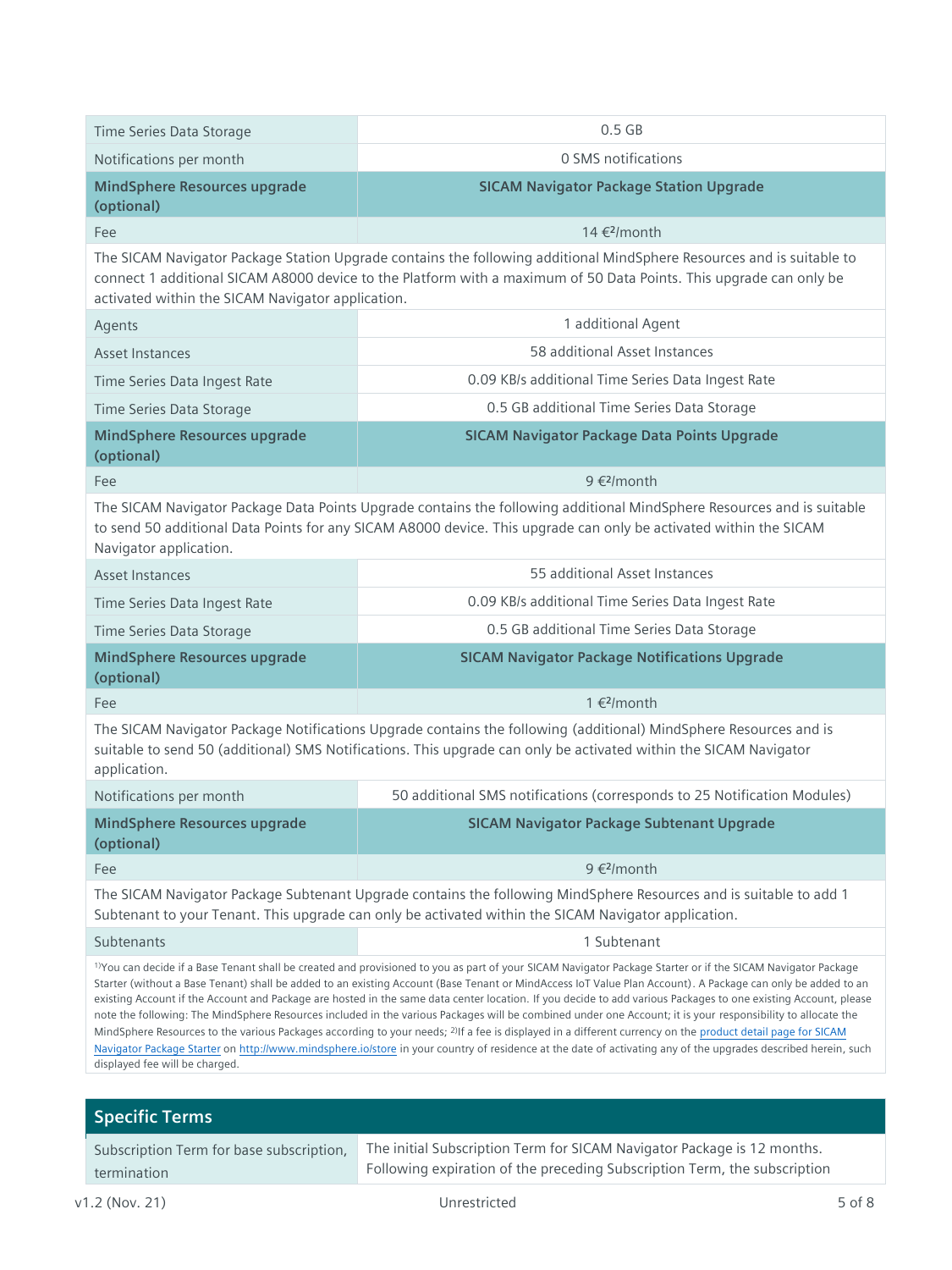|                                                              | automatically renews with a Subscription Term of 12 months at the then-current<br>terms made available under www.mindsphere.io/terms, unless either Party<br>notifies the other Party at least 60 days prior to the then-current expiration date<br>that it has elected not to renew.<br>Upon expiration of the Subscription Term for SICAM Navigator Package without<br>renewal, any upgraded MindSphere Resources will also be deactivated and<br>cannot be used any longer.                                                                                                                                                                                                                                                                                                                                                                                                                                                                                                                                                                                                                                                                                                                |
|--------------------------------------------------------------|-----------------------------------------------------------------------------------------------------------------------------------------------------------------------------------------------------------------------------------------------------------------------------------------------------------------------------------------------------------------------------------------------------------------------------------------------------------------------------------------------------------------------------------------------------------------------------------------------------------------------------------------------------------------------------------------------------------------------------------------------------------------------------------------------------------------------------------------------------------------------------------------------------------------------------------------------------------------------------------------------------------------------------------------------------------------------------------------------------------------------------------------------------------------------------------------------|
| MindSphere Resources upgrade,<br>activation and deactivation | Any of the upgrades described herein may be activated or deactivated within the<br>application at any time during a valid Subscription Term for SICAM Navigator<br>Package.                                                                                                                                                                                                                                                                                                                                                                                                                                                                                                                                                                                                                                                                                                                                                                                                                                                                                                                                                                                                                   |
| Payment terms                                                | The subscription fee for SICAM Navigator Package is charged yearly in advance.<br>Upon activation and until deactivation of an upgrade described herein, the fee<br>for the relevant upgrade is charged on a daily basis monthly in arrears.                                                                                                                                                                                                                                                                                                                                                                                                                                                                                                                                                                                                                                                                                                                                                                                                                                                                                                                                                  |
| Data center location                                         | Your Content processed by the MindSphere Resources is stored at rest in the<br>Area European Union as set out in the MindSphere Supplemental Terms<br>available on www.mindsphere.io/terms.                                                                                                                                                                                                                                                                                                                                                                                                                                                                                                                                                                                                                                                                                                                                                                                                                                                                                                                                                                                                   |
| Adaptation of fees                                           | The fees during any renewed Subscription Term will be the same as during the<br>immediately prior Subscription Term, unless we notify you of a Fee Change at<br>least 90 days prior to the end of the then-current Subscription Term, in which<br>case the communicated Fee Change will be effective upon subscription renewal.<br>During the Subscription Term, we may change or add new fees (collectively<br>referred to as "Fee Change") due to and to the extent required to reflect: (i)<br>changes in the quality or functionalities of the Service; (ii) material changes in<br>market conditions; (iii) general increases in wages or other employment costs;<br>and/or (iv) changes in procurement costs due to price changes made by our<br>suppliers, in each case to the extent that the changes affect our provision of the<br>agreed Service. We will notify you of any Fee Change at least 60 days in advance<br>of the effective date of the Fee Change.                                                                                                                                                                                                                     |
| Service Level Agreement                                      | The Monthly Uptime Percentage for the SICAM Navigator Package is 90%.<br>Monthly Uptime Percentage is defined in the MindSphere Supplemental Terms<br>available on www.mindsphere.io/terms.                                                                                                                                                                                                                                                                                                                                                                                                                                                                                                                                                                                                                                                                                                                                                                                                                                                                                                                                                                                                   |
| Data use rights                                              | During and after the Subscription Term, Siemens and its business partners may<br>use Collected Data for Siemens' internal purposes, e.g. development and<br>improvement of products and services. Use of Collected Data in accordance with<br>this Section will be at Siemens' risk. Should Siemens divest substantially all of its<br>assets of a business or should an Affiliate cease to be an Affiliate of Siemens AG,<br>the purchaser of the divested business or the former Affiliate, respectively, may<br>use the Collected Data received by such business or Affiliate before divestment,<br>only as permitted in this Product Sheet and Specific Terms.<br>"Collected Data" means the following data collected by this application:<br>• Asset configuration data (asset name, location).<br>• Time series data relating to device operation and configuration.<br>• Processed data (KPIs, histograms, events, comments, plans).<br>• Logs without personal data (app log, system log).<br>You acknowledge that Collected Data may include copies made by the<br>application from certain parts of Your Content for use in accordance with this<br>Product Sheet & Specific Terms. |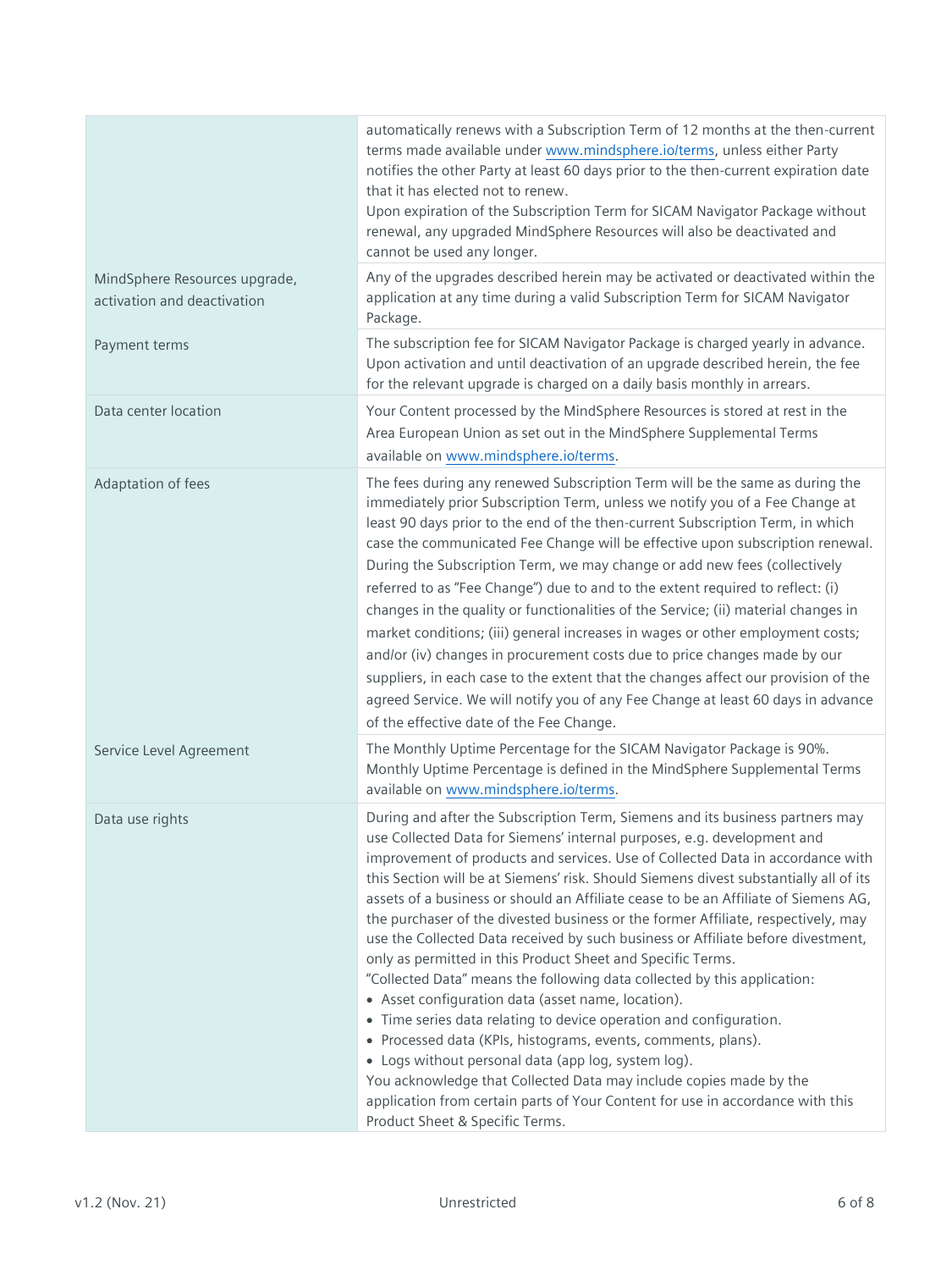| Third Party Terms                                         | The application contains Third Party services, including open source software, or<br>software-related managed services, which are subject to additional or different<br>terms, license rights, or require certain notices by their licensor, which we are<br>obliged to pass on to you as your licensor and to which you agree to abide<br>("Third Party Terms").<br>The Third Party Terms are made available via the following web link:<br>https://sie.ag/MindSphere-ThirdParty_SICAMNavigator.<br>In order to offer you certain location-based functions, we may use "Google Maps<br>" (e.g. to display the asset's position or to let you obtain directions to your local<br>Siemens point of contact). When you use Google Maps in a country of the<br>European Economic Area or Switzerland, your personal data will be processed by<br>Google Ireland Ltd., Gordon House, Barrow Street, Dublin 4, Ireland, otherwise<br>by Google LLC, 1600 Amphitheatre Parkway, Mountain View, CA 94043, USA<br>(each referred to as "Google"). The processed personal data may include, inter<br>alia, your device's IP address and your location. Location data can only be<br>processed if you granted permission to access, or actively provided your location<br>data within the SICAM Navigator application. The data controller responsible for<br>the processing of your personal data in connection with Google Maps is Google;<br>Google's privacy notice can be found at<br>https://www.google.com/policies/privacy. |
|-----------------------------------------------------------|---------------------------------------------------------------------------------------------------------------------------------------------------------------------------------------------------------------------------------------------------------------------------------------------------------------------------------------------------------------------------------------------------------------------------------------------------------------------------------------------------------------------------------------------------------------------------------------------------------------------------------------------------------------------------------------------------------------------------------------------------------------------------------------------------------------------------------------------------------------------------------------------------------------------------------------------------------------------------------------------------------------------------------------------------------------------------------------------------------------------------------------------------------------------------------------------------------------------------------------------------------------------------------------------------------------------------------------------------------------------------------------------------------------------------------------------------------------------------------------------------------------------------|
| Changes to the Product Sheet and<br><b>Specific Terms</b> | We may update this document from time to time during a Subscription Term in<br>order to reflect any changes agreed with or imposing by our subcontractors<br>(including changes in open software license terms) or when we introduce new<br>MindSphere Resources, features, supplements, enhancements or capabilities<br>(e.g. that were not previously included with the subscription, but added for no<br>additional fee). Changes shall become binding upon release of a new version for<br>this document on www.mindsphere.io/terms.                                                                                                                                                                                                                                                                                                                                                                                                                                                                                                                                                                                                                                                                                                                                                                                                                                                                                                                                                                                  |
| Support                                                   | Support is available 24 hours a day in English and German. Support requests can<br>be addressed to the Customer Support Center (CSC) of Siemens:<br>Phone: +49 911 2155 4466<br>For more information, refer to<br>https://new.siemens.com/global/en/products/energy/contact.html.                                                                                                                                                                                                                                                                                                                                                                                                                                                                                                                                                                                                                                                                                                                                                                                                                                                                                                                                                                                                                                                                                                                                                                                                                                         |

| <b>Export Control Regulations</b>                                    |   |
|----------------------------------------------------------------------|---|
| Applicable for SICAM Navigator application and MindSphere Resources. |   |
| AL                                                                   |   |
| <b>FCCN</b>                                                          | N |

| <b>Security Information</b> |                                                                                                                                                                                                                    |
|-----------------------------|--------------------------------------------------------------------------------------------------------------------------------------------------------------------------------------------------------------------|
| General                     | In order to protect plants, systems, machines and networks against cyber<br>threats, it is necessary that you implement - and continuously maintain - a<br>holistic, state-of-the-art industrial security concept. |
| Access credentials          | Authentication and authorization on User level based on username and<br>password.                                                                                                                                  |